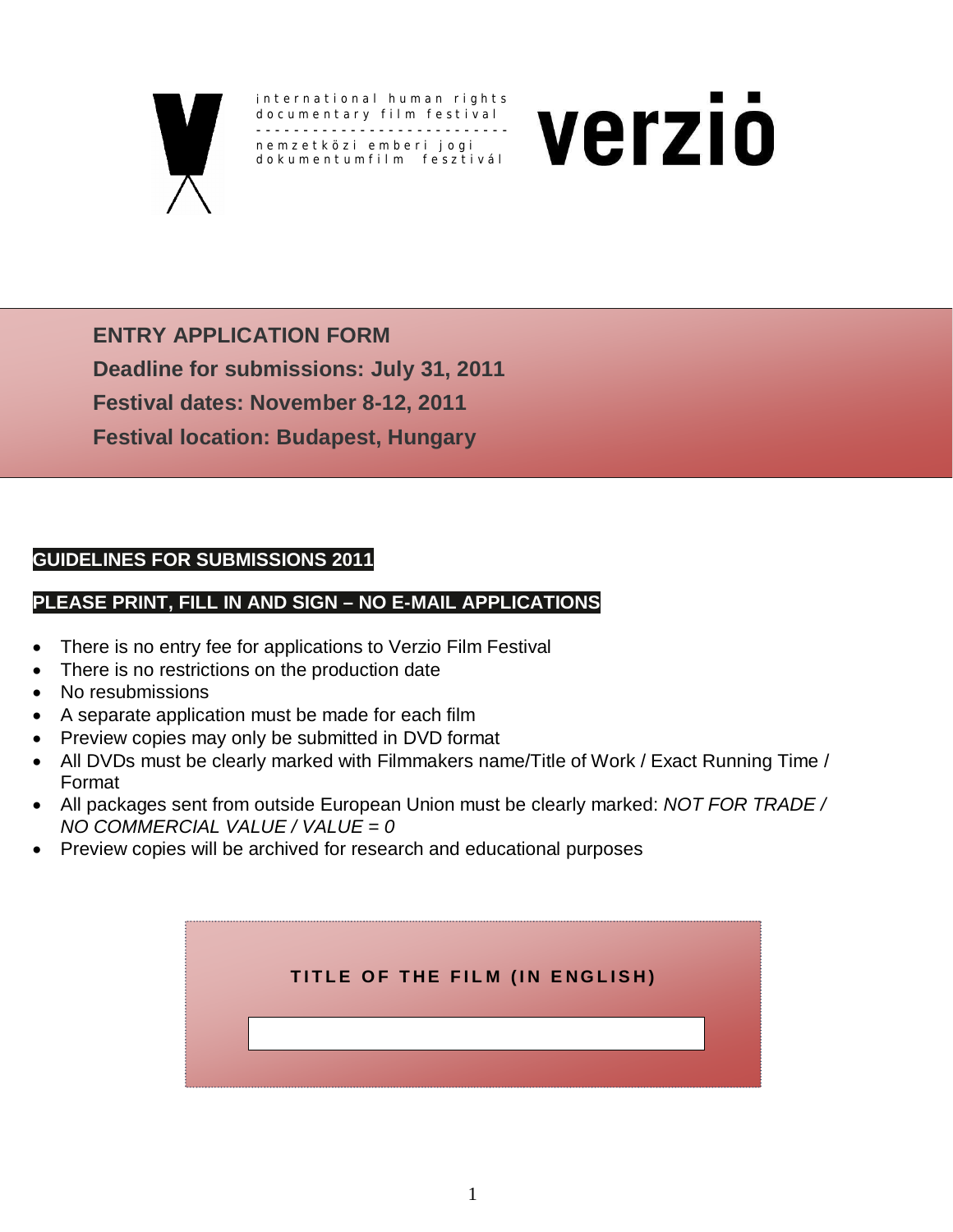## **FILM INFORMATION**

Title in English:

Title in original language:

Director:

Producer:

Production company:

Synopsis:

## **TECHNICAL INFORMATION**

Original Production Format (circle all that apply): 35mm | 16mm | Super 8 | Video Beta SP | HD | Mini DV

Screening format (circle one): Video Beta SP – PAL or NTSC | DVD | BLU-RAY

Aspect ratio: 4:3 | 16:9

Original language of film:

Is the film subtitled in English: Yes | No

Running time (in minutes):

Date completed:

## **SCREENING HISTORY**

Festivals:

Awards:

Additional Entries stills, press kit:

#### **DETAILS OF APPLICANT**

Name:

Position: Address: City, Postal code: Country: Telephone number: Mobile number: E-mail: Website: